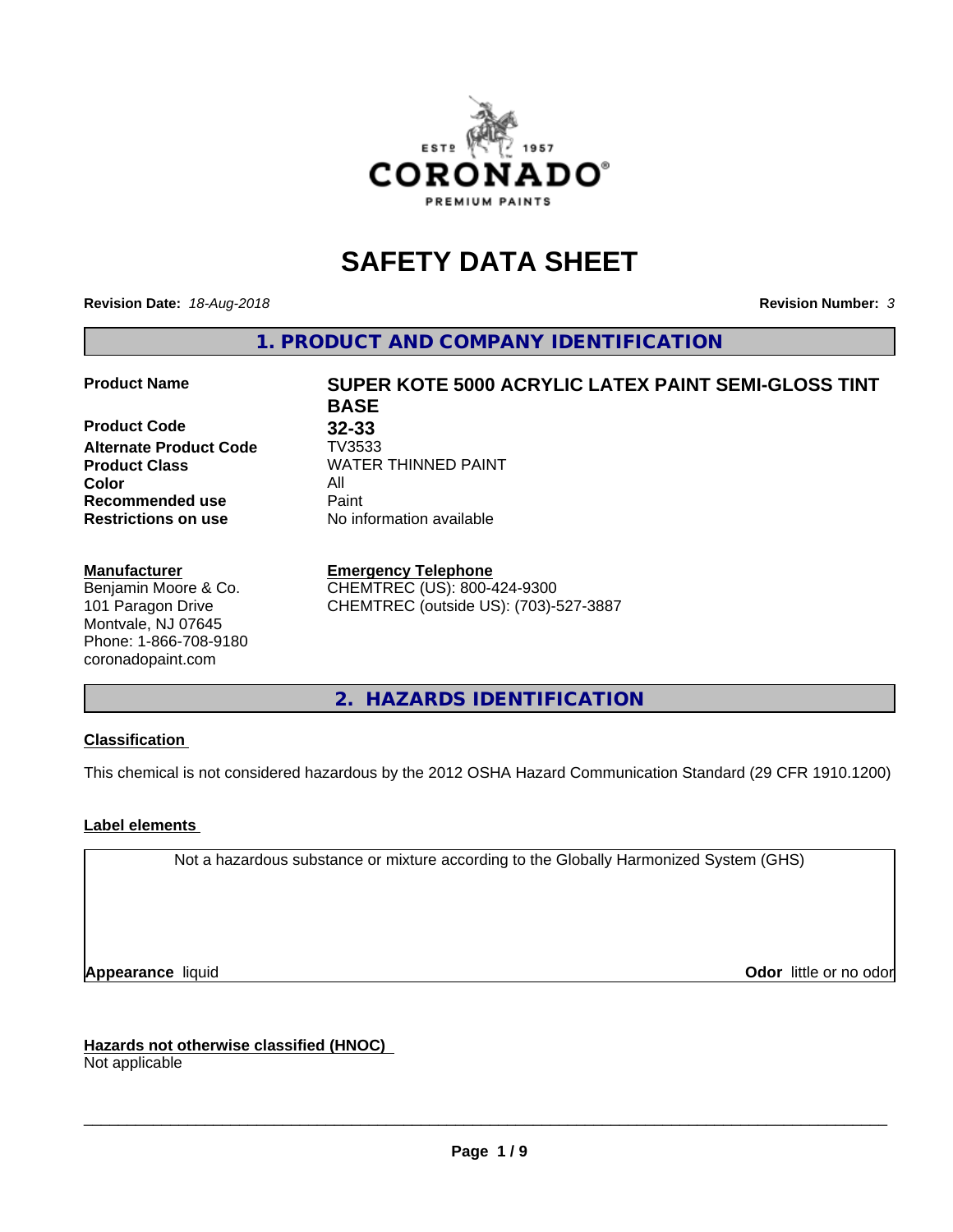#### **Other information**

No information available

# **3. COMPOSITION INFORMATION ON COMPONENTS**

\_\_\_\_\_\_\_\_\_\_\_\_\_\_\_\_\_\_\_\_\_\_\_\_\_\_\_\_\_\_\_\_\_\_\_\_\_\_\_\_\_\_\_\_\_\_\_\_\_\_\_\_\_\_\_\_\_\_\_\_\_\_\_\_\_\_\_\_\_\_\_\_\_\_\_\_\_\_\_\_\_\_\_\_\_\_\_\_\_\_\_\_\_

| Chemical<br>⊟name            | <b>CAS No.</b>                  | <br>$\sim$<br>"veight-"∶<br>'70 |
|------------------------------|---------------------------------|---------------------------------|
| Titanı<br><br>dioxide<br>um. | $\sim$<br>-<br>13463<br>$3 - n$ |                                 |
| <br>Kaolin                   | $32-58-7$                       |                                 |

|                                                  | 4. FIRST AID MEASURES                                                                                    |
|--------------------------------------------------|----------------------------------------------------------------------------------------------------------|
| <b>General Advice</b>                            | No hazards which require special first aid measures.                                                     |
| <b>Eye Contact</b>                               | Rinse thoroughly with plenty of water for at least 15 minutes and consult a<br>physician.                |
| <b>Skin Contact</b>                              | Wash off immediately with soap and plenty of water while removing all<br>contaminated clothes and shoes. |
| <b>Inhalation</b>                                | Move to fresh air. If symptoms persist, call a physician.                                                |
| Ingestion                                        | Clean mouth with water and afterwards drink plenty of water. Consult a physician<br>if necessary.        |
| <b>Most Important</b><br><b>Symptoms/Effects</b> | None known.                                                                                              |
| <b>Notes To Physician</b>                        | Treat symptomatically.                                                                                   |
|                                                  |                                                                                                          |

**5. FIRE-FIGHTING MEASURES**

| Use extinguishing measures that are appropriate to local<br>circumstances and the surrounding environment.                                   |
|----------------------------------------------------------------------------------------------------------------------------------------------|
| As in any fire, wear self-contained breathing apparatus<br>pressure-demand, MSHA/NIOSH (approved or equivalent)<br>and full protective gear. |
| Closed containers may rupture if exposed to fire or<br>extreme heat.                                                                         |
| No.                                                                                                                                          |
| No.                                                                                                                                          |
| Not applicable<br>Not applicable<br>Not applicable                                                                                           |
|                                                                                                                                              |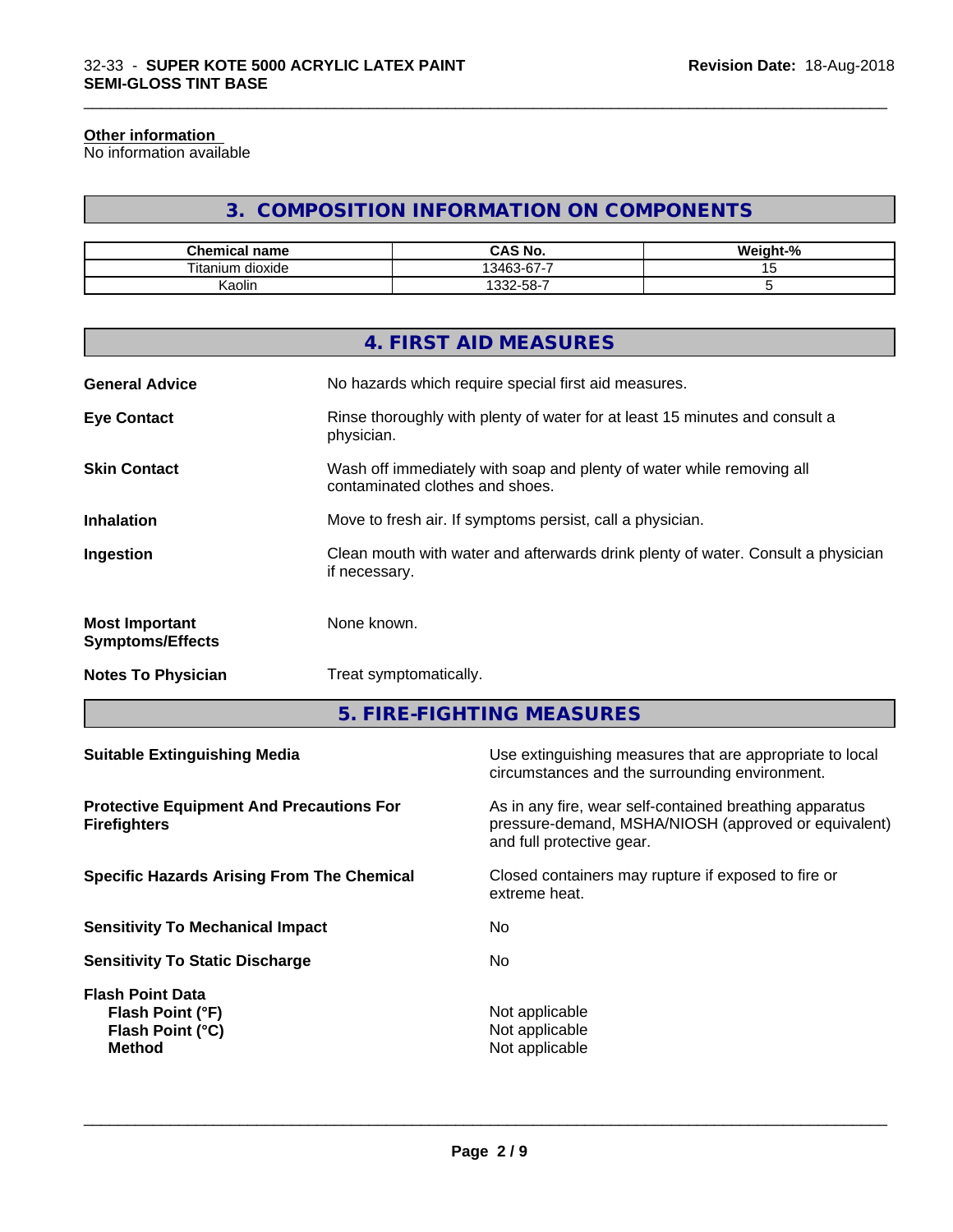#### **Flammability Limits In Air**

**Lower flammability limit:** Not applicable **Upper flammability limit:** Not applicable

\_\_\_\_\_\_\_\_\_\_\_\_\_\_\_\_\_\_\_\_\_\_\_\_\_\_\_\_\_\_\_\_\_\_\_\_\_\_\_\_\_\_\_\_\_\_\_\_\_\_\_\_\_\_\_\_\_\_\_\_\_\_\_\_\_\_\_\_\_\_\_\_\_\_\_\_\_\_\_\_\_\_\_\_\_\_\_\_\_\_\_\_\_

**NFPA Health:** 1 **Flammability:** 0 **Instability:** 0 **Special:** Not Applicable

#### **NFPA Legend**

- 0 Not Hazardous
- 1 Slightly
- 2 Moderate
- 3 High
- 4 Severe

*The ratings assigned are only suggested ratings, the contractor/employer has ultimate responsibilities for NFPA ratings where this system is used.*

*Additional information regarding the NFPA rating system is available from the National Fire Protection Agency (NFPA) at www.nfpa.org.*

# **6. ACCIDENTAL RELEASE MEASURES**

| <b>Personal Precautions</b>      | Avoid contact with skin, eyes and clothing. Ensure adequate ventilation.                                                                                                         |
|----------------------------------|----------------------------------------------------------------------------------------------------------------------------------------------------------------------------------|
| <b>Other Information</b>         | Prevent further leakage or spillage if safe to do so.                                                                                                                            |
| <b>Environmental precautions</b> | See Section 12 for additional Ecological Information.                                                                                                                            |
| <b>Methods for Cleaning Up</b>   | Soak up with inert absorbent material. Sweep up and shovel into suitable<br>containers for disposal.                                                                             |
|                                  | 7. HANDLING AND STORAGE                                                                                                                                                          |
| <b>Handling</b>                  | Avoid contact with skin, eyes and clothing. Avoid breathing vapors, spray mists or<br>sanding dust. In case of insufficient ventilation, wear suitable respiratory<br>equipment. |
| <b>Storage</b>                   | Keep container tightly closed. Keep out of the reach of children.                                                                                                                |
| <b>Incompatible Materials</b>    | No information available                                                                                                                                                         |

**8. EXPOSURE CONTROLS/PERSONAL PROTECTION**

#### **Exposure Limits**

| <b>Chemical name</b> | <b>ACGIH TLV</b>         | <b>OSHA PEL</b>            |
|----------------------|--------------------------|----------------------------|
| Titanium dioxide     | 10 mg/m $3$ - TWA        | 15 mg/m $3$ - TWA          |
| Kaolin               | $2 \text{ mg/m}^3$ - TWA | 15 mg/m <sup>3</sup> - TWA |
|                      |                          | $5 \text{ mg/m}^3$ - TWA   |

#### **Legend**

ACGIH - American Conference of Governmental Industrial Hygienists Exposure Limits OSHA - Occupational Safety & Health Administration Exposure Limits N/E - Not Established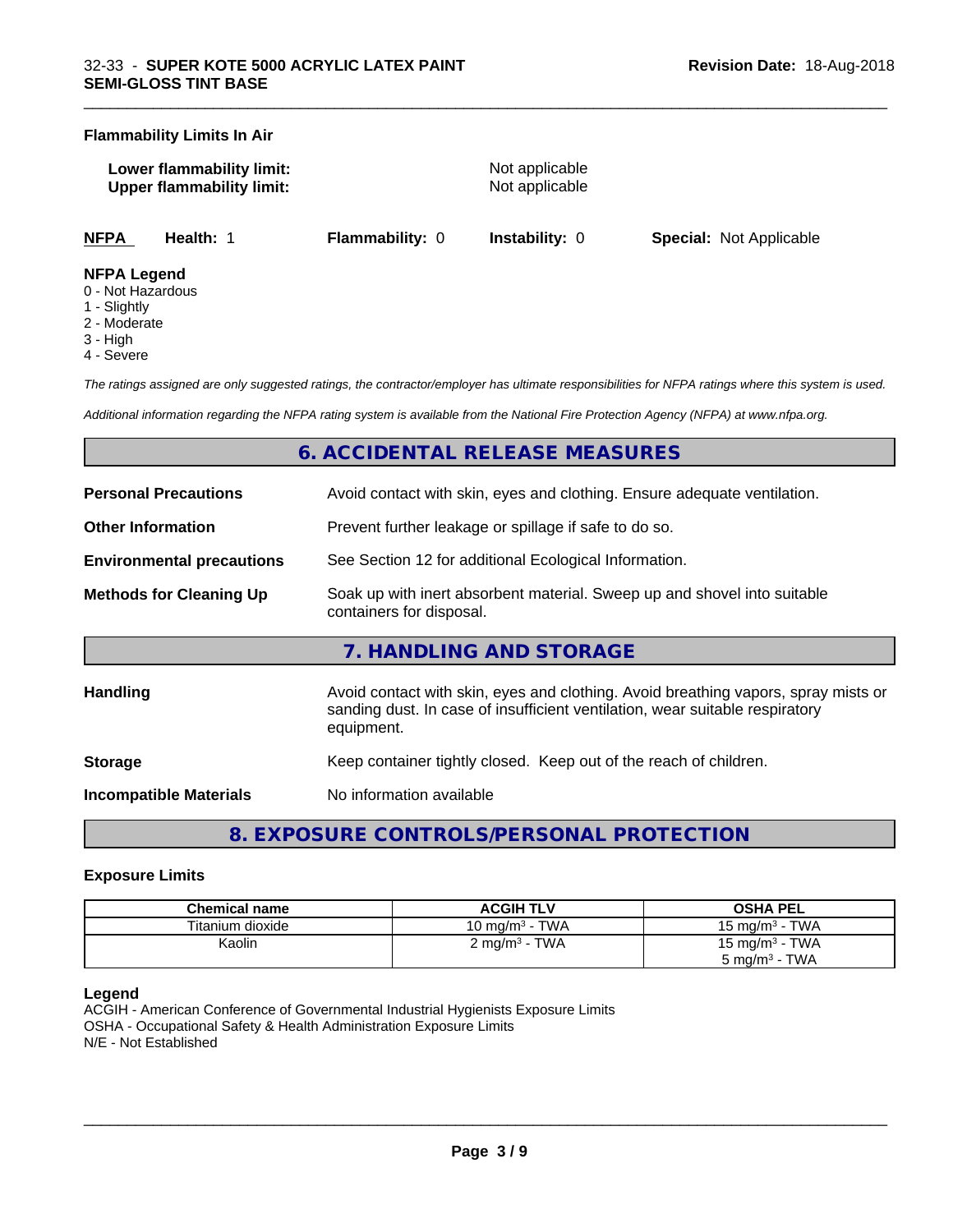| <b>Engineering Measures</b>          | Ensure adequate ventilation, especially in confined areas.                                                                          |  |
|--------------------------------------|-------------------------------------------------------------------------------------------------------------------------------------|--|
| <b>Personal Protective Equipment</b> |                                                                                                                                     |  |
| <b>Eye/Face Protection</b>           | Safety glasses with side-shields.                                                                                                   |  |
| <b>Skin Protection</b>               | Protective gloves and impervious clothing.                                                                                          |  |
| <b>Respiratory Protection</b>        | In case of insufficient ventilation wear suitable respiratory equipment.                                                            |  |
| <b>Hygiene Measures</b>              | Avoid contact with skin, eyes and clothing. Remove and wash contaminated<br>clothing before re-use. Wash thoroughly after handling. |  |

## **9. PHYSICAL AND CHEMICAL PROPERTIES**

| Appearance                           | liquid                   |
|--------------------------------------|--------------------------|
| Odor                                 | little or no odor        |
| <b>Odor Threshold</b>                | No information available |
| Density (Ibs/gal)                    | $10.1 - 10.2$            |
| <b>Specific Gravity</b>              | $1.21 - 1.23$            |
| рH                                   | No information available |
| <b>Viscosity (cps)</b>               | No information available |
| Solubility(ies)                      | No information available |
| <b>Water solubility</b>              | No information available |
| <b>Evaporation Rate</b>              | No information available |
| Vapor pressure @20 °C (kPa)          | No information available |
| Vapor density                        | No information available |
| Wt. % Solids                         | $40 - 50$                |
| <b>Vol. % Solids</b>                 | $25 - 35$                |
| Wt. % Volatiles                      | $50 - 60$                |
| Vol. % Volatiles                     | $65 - 75$                |
| <b>VOC Regulatory Limit (g/L)</b>    | < 50                     |
| <b>Boiling Point (°F)</b>            | 212                      |
| <b>Boiling Point (°C)</b>            | 100                      |
| <b>Freezing Point (°F)</b>           | 32                       |
| <b>Freezing Point (°C)</b>           | 0                        |
| Flash Point (°F)                     | Not applicable           |
| Flash Point (°C)                     | Not applicable           |
| <b>Method</b>                        | Not applicable           |
| <b>Flammability (solid, gas)</b>     | Not applicable           |
| <b>Upper flammability limit:</b>     | Not applicable           |
| Lower flammability limit:            | Not applicable           |
| <b>Autoignition Temperature (°F)</b> | No information available |
| <b>Autoignition Temperature (°C)</b> | No information available |
| Decomposition Temperature (°F)       | No information available |
| Decomposition Temperature (°C)       | No information available |
| <b>Partition coefficient</b>         | No information available |

# little or no odor **No information available No information available Viscosity (cps)** No information available **No information available No information available Evaporation Rate** No information available **No information available No information available**<br>40 - 50 **Not applicable Not applicable** Not applicable **Flammability (solid, gas)** Not applicable **Not applicable Not applicable No information available Autoignition Temperature (°C)** No information available **No information available No information available No information available**

\_\_\_\_\_\_\_\_\_\_\_\_\_\_\_\_\_\_\_\_\_\_\_\_\_\_\_\_\_\_\_\_\_\_\_\_\_\_\_\_\_\_\_\_\_\_\_\_\_\_\_\_\_\_\_\_\_\_\_\_\_\_\_\_\_\_\_\_\_\_\_\_\_\_\_\_\_\_\_\_\_\_\_\_\_\_\_\_\_\_\_\_\_

# **10. STABILITY AND REACTIVITY**

| <b>Reactivity</b> |
|-------------------|
|                   |

**Not Applicable** 

**Chemical Stability Stable under normal conditions.** 

**Conditions to avoid Conditions to avoid Prevent from freezing.**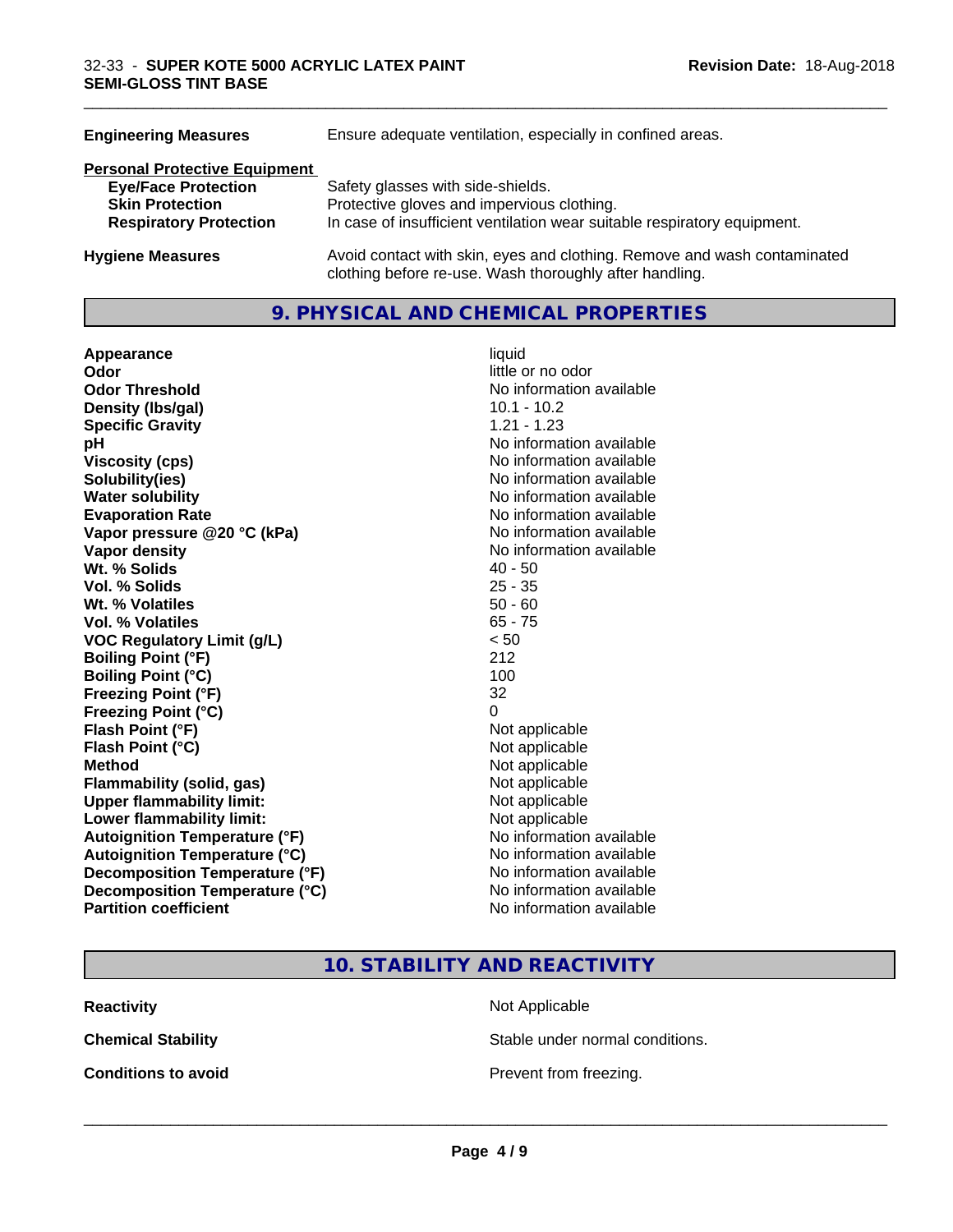|                                           | No materials to be especially mentioned.                                                                        |  |
|-------------------------------------------|-----------------------------------------------------------------------------------------------------------------|--|
| <b>Incompatible Materials</b>             |                                                                                                                 |  |
| <b>Hazardous Decomposition Products</b>   | None under normal use.                                                                                          |  |
| <b>Possibility of hazardous reactions</b> | None under normal conditions of use.                                                                            |  |
|                                           | 11. TOXICOLOGICAL INFORMATION                                                                                   |  |
| <b>Product Information</b>                |                                                                                                                 |  |
| Information on likely routes of exposure  |                                                                                                                 |  |
| <b>Principal Routes of Exposure</b>       | Eye contact, skin contact and inhalation.                                                                       |  |
| <b>Acute Toxicity</b>                     |                                                                                                                 |  |
| <b>Product Information</b>                | No information available                                                                                        |  |
|                                           | Symptoms related to the physical, chemical and toxicological characteristics                                    |  |
| <b>Symptoms</b>                           | No information available                                                                                        |  |
|                                           | Delayed and immediate effects as well as chronic effects from short and long-term exposure                      |  |
| Eye contact                               | May cause slight irritation.                                                                                    |  |
| <b>Skin contact</b>                       | Substance may cause slight skin irritation. Prolonged or repeated contact may dry<br>skin and cause irritation. |  |
| Inhalation                                | May cause irritation of respiratory tract.                                                                      |  |
| Ingestion                                 | Ingestion may cause gastrointestinal irritation, nausea, vomiting and diarrhea.                                 |  |
| <b>Sensitization</b>                      | No information available                                                                                        |  |
| <b>Neurological Effects</b>               | No information available.                                                                                       |  |
| <b>Mutagenic Effects</b>                  | No information available.                                                                                       |  |
| <b>Reproductive Effects</b>               | No information available.                                                                                       |  |
| <b>Developmental Effects</b>              | No information available.                                                                                       |  |
| <b>Target organ effects</b>               | No information available.                                                                                       |  |
| <b>STOT - single exposure</b>             | No information available.                                                                                       |  |
| <b>STOT - repeated exposure</b>           | No information available.                                                                                       |  |
| Other adverse effects                     | No information available.                                                                                       |  |
| <b>Aspiration Hazard</b>                  | No information available                                                                                        |  |
| <b>Numerical measures of toxicity</b>     |                                                                                                                 |  |
|                                           | The following values are calculated based on chapter 3.1 of the GHS document                                    |  |

\_\_\_\_\_\_\_\_\_\_\_\_\_\_\_\_\_\_\_\_\_\_\_\_\_\_\_\_\_\_\_\_\_\_\_\_\_\_\_\_\_\_\_\_\_\_\_\_\_\_\_\_\_\_\_\_\_\_\_\_\_\_\_\_\_\_\_\_\_\_\_\_\_\_\_\_\_\_\_\_\_\_\_\_\_\_\_\_\_\_\_\_\_

**ATEmix (oral)** 68312 mg/kg

## **Component Information**

Titanium dioxide LD50 Oral: > 10000 mg/kg (Rat) **Kaolin** LD50 Oral: > 5000 mg/kg (Rat)

#### **Carcinogenicity**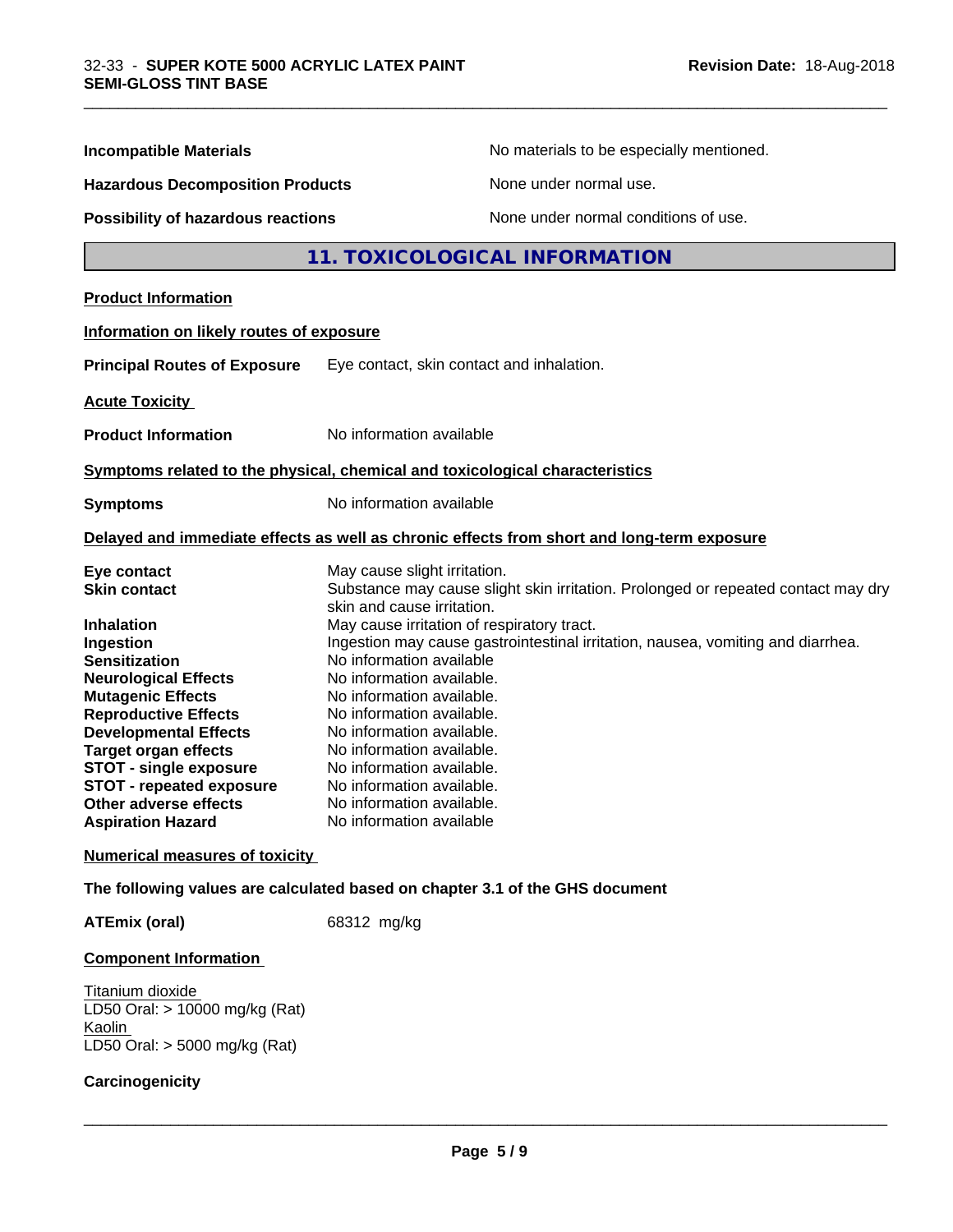*The information below indicateswhether each agency has listed any ingredient as a carcinogen:.*

| <b>Chemical</b><br>name  | <b>IARC</b>                    | <b>NTP</b> | <b>OSHA</b> |
|--------------------------|--------------------------------|------------|-------------|
|                          | . .<br>2B<br>Possible<br>Human |            | Listed<br>. |
| .<br>dioxide<br>⊺itanium | Carcinogen                     |            |             |

\_\_\_\_\_\_\_\_\_\_\_\_\_\_\_\_\_\_\_\_\_\_\_\_\_\_\_\_\_\_\_\_\_\_\_\_\_\_\_\_\_\_\_\_\_\_\_\_\_\_\_\_\_\_\_\_\_\_\_\_\_\_\_\_\_\_\_\_\_\_\_\_\_\_\_\_\_\_\_\_\_\_\_\_\_\_\_\_\_\_\_\_\_

• Although IARC has classified titanium dioxide as possibly carcinogenic to humans (2B), their summary concludes: "No significant exposure to titanium dioxide is thought to occur during the use of products in which titanium dioxide is bound to other materials, such as paint."

#### **Legend**

IARC - International Agency for Research on Cancer NTP - National Toxicity Program OSHA - Occupational Safety & Health Administration

**12. ECOLOGICAL INFORMATION**

# **Ecotoxicity Effects**

The environmental impact of this product has not been fully investigated.

## **Product Information**

#### **Acute Toxicity to Fish**

No information available

#### **Acute Toxicity to Aquatic Invertebrates**

No information available

#### **Acute Toxicity to Aquatic Plants**

No information available

#### **Persistence / Degradability**

No information available.

#### **Bioaccumulation**

There is no data for this product.

#### **Mobility in Environmental Media**

No information available.

#### **Ozone**

No information available

## **Component Information**

#### **Acute Toxicity to Fish**

Titanium dioxide  $LC50:$  > 1000 mg/L (Fathead Minnow - 96 hr.)

#### **Acute Toxicity to Aquatic Invertebrates**

No information available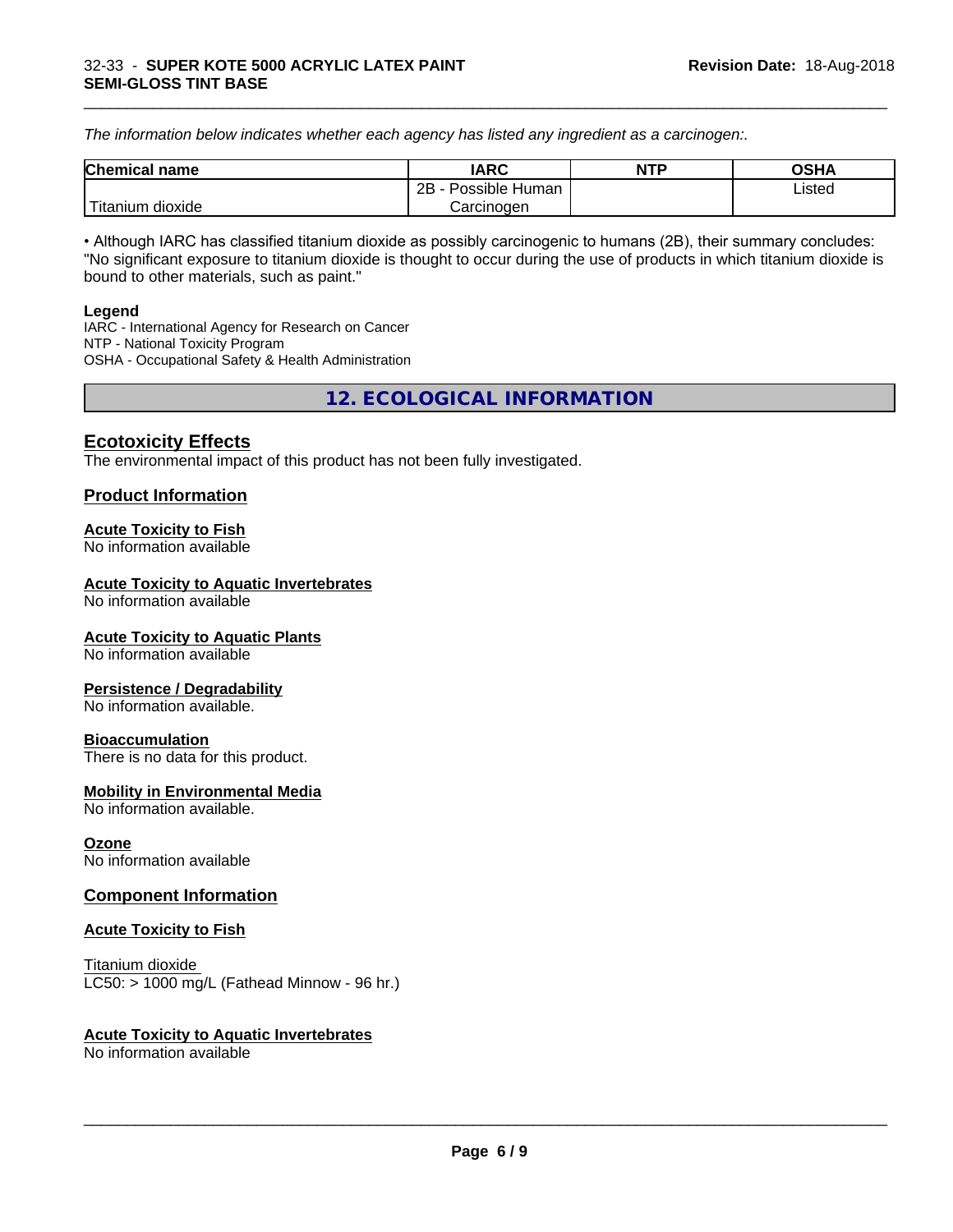#### **Acute Toxicity to Aquatic Plants**

No information available

|                              | 13. DISPOSAL CONSIDERATIONS                                                                                                                                                                                               |
|------------------------------|---------------------------------------------------------------------------------------------------------------------------------------------------------------------------------------------------------------------------|
| <b>Waste Disposal Method</b> | Dispose of in accordance with federal, state, and local regulations. Local<br>requirements may vary, consult your sanitation department or state-designated<br>environmental protection agency for more disposal options. |
|                              | 14. TRANSPORT INFORMATION                                                                                                                                                                                                 |
| <b>DOT</b>                   | Not regulated                                                                                                                                                                                                             |
| <b>ICAO/IATA</b>             | Not regulated                                                                                                                                                                                                             |
| <b>IMDG/IMO</b>              | Not regulated                                                                                                                                                                                                             |
|                              | 15. REGULATORY INFORMATION                                                                                                                                                                                                |

\_\_\_\_\_\_\_\_\_\_\_\_\_\_\_\_\_\_\_\_\_\_\_\_\_\_\_\_\_\_\_\_\_\_\_\_\_\_\_\_\_\_\_\_\_\_\_\_\_\_\_\_\_\_\_\_\_\_\_\_\_\_\_\_\_\_\_\_\_\_\_\_\_\_\_\_\_\_\_\_\_\_\_\_\_\_\_\_\_\_\_\_\_

# **International Inventories**

| <b>TSCA: United States</b> | Yes - All components are listed or exempt. |
|----------------------------|--------------------------------------------|
| <b>DSL: Canada</b>         | Yes - All components are listed or exempt. |

# **Federal Regulations**

| SARA 311/312 hazardous categorization |    |  |
|---------------------------------------|----|--|
| Acute health hazard                   | Nο |  |
| Chronic Health Hazard                 | Nο |  |
| Fire hazard                           | Nο |  |
| Sudden release of pressure hazard     | N٥ |  |

Reactive Hazard No

#### **SARA 313**

Section 313 of Title III of the Superfund Amendments and Reauthorization Act of 1986 (SARA). This product contains a chemical or chemicals which are subject to the reporting requirements of the Act and Title 40 of the Code of Federal Regulations, Part 372:

*None*

**Clean Air Act,Section 112 Hazardous Air Pollutants (HAPs) (see 40 CFR 61)**

This product contains the following HAPs:

*None*

# **US State Regulations**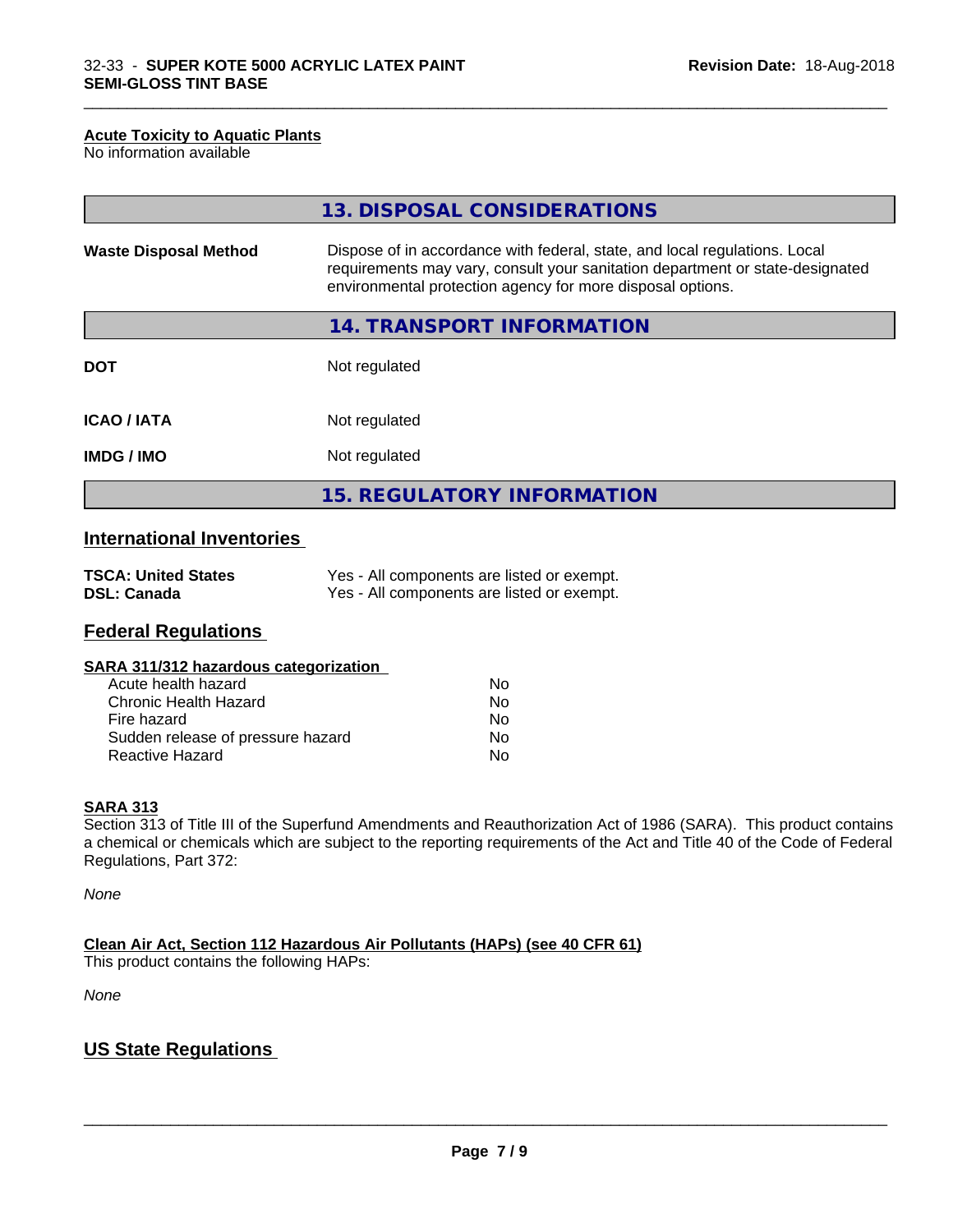#### **California Proposition 65**

# **WARNING:** Cancer and Reproductive Harm– www.P65warnings.ca.gov

#### **State Right-to-Know**

| Chemical<br>name     | - -<br>ма<br>achucatta<br>⊿dü∏us <del>c</del> us | <b>Jersev</b><br>Nev | าทรงIvania |
|----------------------|--------------------------------------------------|----------------------|------------|
| dioxide<br>l itanium |                                                  |                      |            |
| Kaolin               |                                                  |                      |            |

\_\_\_\_\_\_\_\_\_\_\_\_\_\_\_\_\_\_\_\_\_\_\_\_\_\_\_\_\_\_\_\_\_\_\_\_\_\_\_\_\_\_\_\_\_\_\_\_\_\_\_\_\_\_\_\_\_\_\_\_\_\_\_\_\_\_\_\_\_\_\_\_\_\_\_\_\_\_\_\_\_\_\_\_\_\_\_\_\_\_\_\_\_

#### **Legend**

X - Listed

| <b>16. OTHER INFORMATION</b>                                               |                  |                        |                      |          |  |
|----------------------------------------------------------------------------|------------------|------------------------|----------------------|----------|--|
| HMIS -                                                                     | <b>Health: 1</b> | <b>Flammability: 0</b> | <b>Reactivity: 0</b> | $PPE: -$ |  |
| <b>HMIS Legend</b>                                                         |                  |                        |                      |          |  |
| 0 - Minimal Hazard                                                         |                  |                        |                      |          |  |
| 1 - Slight Hazard                                                          |                  |                        |                      |          |  |
| 2 - Moderate Hazard                                                        |                  |                        |                      |          |  |
| 3 - Serious Hazard                                                         |                  |                        |                      |          |  |
| 4 - Severe Hazard                                                          |                  |                        |                      |          |  |
| * - Chronic Hazard                                                         |                  |                        |                      |          |  |
| X - Consult your supervisor or S.O.P. for "Special" handling instructions. |                  |                        |                      |          |  |

*Note: The PPE rating has intentionally been left blank. Choose appropriate PPE that will protect employees from the hazards the material will present under the actual normal conditions of use.*

*Caution: HMISÒ ratings are based on a 0-4 rating scale, with 0 representing minimal hazards or risks, and 4 representing significant hazards or risks. Although HMISÒ ratings are not required on MSDSs under 29 CFR 1910.1200, the preparer, has chosen to provide them. HMISÒ ratings are to be used only in conjunction with a fully implemented HMISÒ program by workers who have received appropriate HMISÒ training. HMISÒ is a registered trade and service mark of the NPCA. HMISÒ materials may be purchased exclusively from J. J. Keller (800) 327-6868.*

 **WARNING!** If you scrape, sand, or remove old paint, you may release lead dust. LEAD IS TOXIC. EXPOSURE TO LEAD DUST CAN CAUSE SERIOUS ILLNESS, SUCH AS BRAIN DAMAGE, ESPECIALLY IN CHILDREN. PREGNANT WOMEN SHOULD ALSO AVOID EXPOSURE. Wear a NIOSH approved respirator to control lead exposure. Clean up carefully with a HEPA vacuum and a wet mop. Before you start, find out how to protect yourself and your family by contacting the National Lead Information Hotline at 1-800-424-LEAD or log on to www.epa.gov/lead.

| <b>Prepared By</b>      | <b>Product Stewardship Department</b><br>Benjamin Moore & Co.<br>101 Paragon Drive<br>Montvale, NJ 07645<br>800-225-5554 |
|-------------------------|--------------------------------------------------------------------------------------------------------------------------|
| <b>Revision Date:</b>   | 18-Aug-2018                                                                                                              |
| <b>Revision Summary</b> | Not available                                                                                                            |

Disclaimer